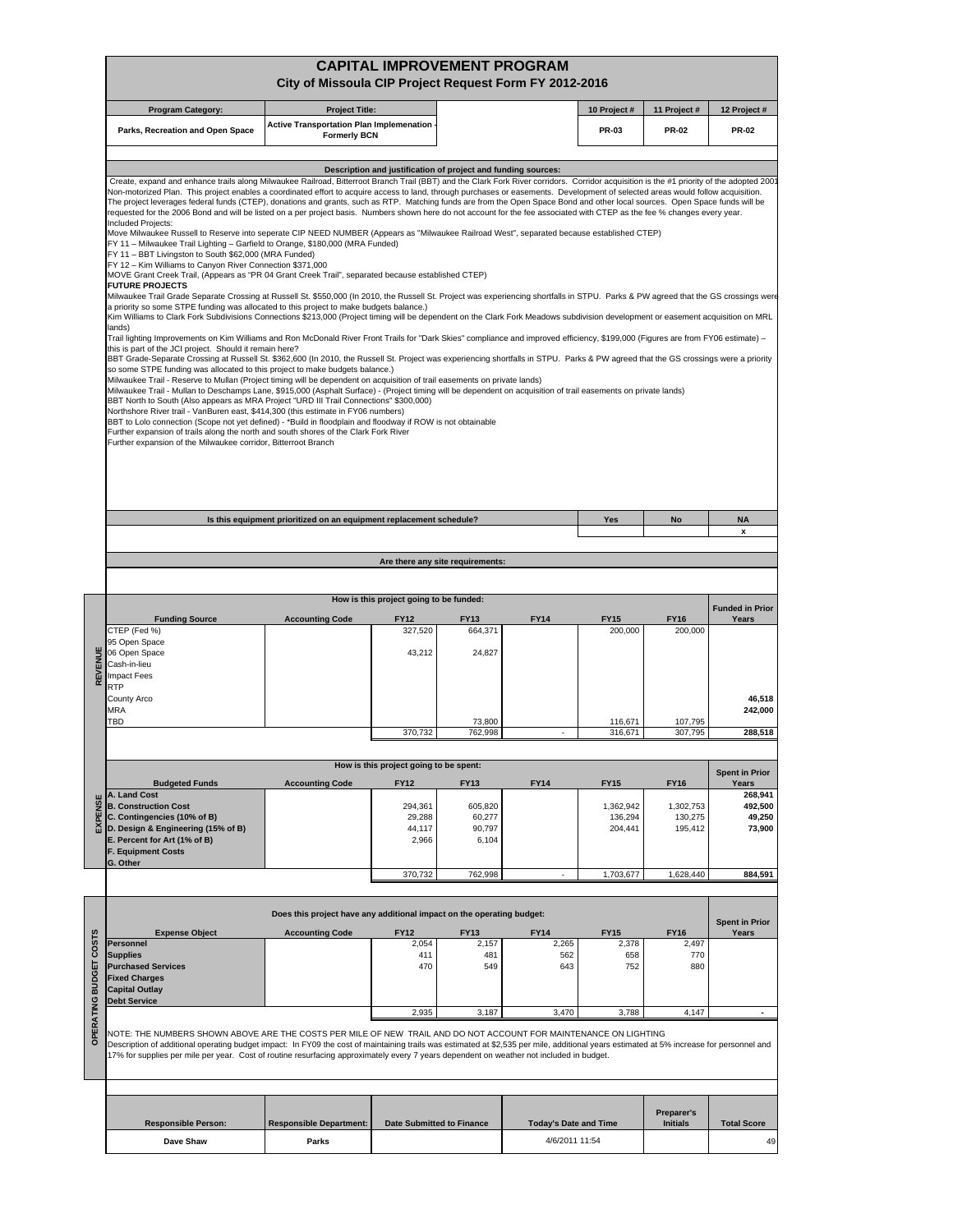|                                                                                                                                                                                                                                                                                        |                                                                          |                              |                                                                                                                                                                                                                                                                                                                                                                                                                                                 | <b>CAPITAL IMPROVEMENT PROGRAM</b><br><b>Project Rating</b>                                                                                                                                                                                                                                                                                                                                                                                                                                                                                                                                                                           |        |                       |  |  |  |
|----------------------------------------------------------------------------------------------------------------------------------------------------------------------------------------------------------------------------------------------------------------------------------------|--------------------------------------------------------------------------|------------------------------|-------------------------------------------------------------------------------------------------------------------------------------------------------------------------------------------------------------------------------------------------------------------------------------------------------------------------------------------------------------------------------------------------------------------------------------------------|---------------------------------------------------------------------------------------------------------------------------------------------------------------------------------------------------------------------------------------------------------------------------------------------------------------------------------------------------------------------------------------------------------------------------------------------------------------------------------------------------------------------------------------------------------------------------------------------------------------------------------------|--------|-----------------------|--|--|--|
| <b>Program Category:</b>                                                                                                                                                                                                                                                               | <b>Project Title:</b>                                                    |                              |                                                                                                                                                                                                                                                                                                                                                                                                                                                 | (See C.I.P. Instructions For Explanation of Criteria)                                                                                                                                                                                                                                                                                                                                                                                                                                                                                                                                                                                 |        | 10 Project #          |  |  |  |
| Parks, Recreation<br>and Open Space                                                                                                                                                                                                                                                    | <b>Active Transportation Plan</b><br><b>Implemenation - Formerly BCN</b> |                              |                                                                                                                                                                                                                                                                                                                                                                                                                                                 |                                                                                                                                                                                                                                                                                                                                                                                                                                                                                                                                                                                                                                       |        | <b>PR-02</b>          |  |  |  |
| <b>Qualitative Analysis</b>                                                                                                                                                                                                                                                            |                                                                          | Yes                          | <b>No</b>                                                                                                                                                                                                                                                                                                                                                                                                                                       | <b>Comments</b>                                                                                                                                                                                                                                                                                                                                                                                                                                                                                                                                                                                                                       |        |                       |  |  |  |
| 1. Is the project necessary to meet federal,<br>state, or local legal requirements? This cri-<br>terion includes projects mandated by Court<br>Order to meet requirements of law or other<br>requirements. Of special concern is that the<br>project be accessible to the handicapped. |                                                                          |                              | х                                                                                                                                                                                                                                                                                                                                                                                                                                               |                                                                                                                                                                                                                                                                                                                                                                                                                                                                                                                                                                                                                                       |        |                       |  |  |  |
| 2. Is the project necessary to fulfill a con-<br>tractual requirement? This criterion includes<br>Federal or State grants which require local<br>participation. Indicate the Grant name and<br>number in the comment column.                                                           |                                                                          |                              | х                                                                                                                                                                                                                                                                                                                                                                                                                                               |                                                                                                                                                                                                                                                                                                                                                                                                                                                                                                                                                                                                                                       |        |                       |  |  |  |
| 3. Is this project urgently required? Will de-<br>lay result in curtailment of an essential ser-<br>vice? This statement should be checked<br>"Yes" only if an emergency is clearly indi-<br>cated; otherwise, answer "No". If "Yes",<br>be sure to give full justification.           |                                                                          | X                            | Corporate and community support is high. Development is threatening the continuous corridor for the corridor<br>between Russell Street and Mullan Road.                                                                                                                                                                                                                                                                                         |                                                                                                                                                                                                                                                                                                                                                                                                                                                                                                                                                                                                                                       |        |                       |  |  |  |
| 4. Does the project provide for and/or im-<br>prove public health and/or public safety?<br>This criterion should be answered "No" un-<br>less public health and/or safety can be<br>shown to be an urgent or critical factor.                                                          |                                                                          |                              | х                                                                                                                                                                                                                                                                                                                                                                                                                                               | Air quality improvements and quality of life improvements are benefits of these projects.                                                                                                                                                                                                                                                                                                                                                                                                                                                                                                                                             |        |                       |  |  |  |
| <b>Quantitative Analysis</b>                                                                                                                                                                                                                                                           |                                                                          | Raw<br><b>Score</b><br>Range |                                                                                                                                                                                                                                                                                                                                                                                                                                                 | <b>Comments</b>                                                                                                                                                                                                                                                                                                                                                                                                                                                                                                                                                                                                                       | Weight | <b>Total</b><br>Score |  |  |  |
| 5. Does the project result in maximum<br>benefit to the community from the<br>investment dollar?                                                                                                                                                                                       |                                                                          | $(0-3)$<br>3                 |                                                                                                                                                                                                                                                                                                                                                                                                                                                 | Yes. The City's match leverages SAFETEA-LU (CTEP) and other grant funds. This fund reimburses<br>86.58% of project costs, requiring only 13.42% local matching funds. Trails represent a significant<br>financial benefit to the City and are an effective way to use public funding. Trails development costs<br>a fraction of what typical road or highway construction costs on a per traveler basis. Trails can carry<br>5 to 10 times the number of people that a typical driving lane can. Other benefits to the community<br>are indirect such as health befits associated with more physical activity in one's daily routine. | 5      | 15                    |  |  |  |
| 6. Does the project require speedy<br>implementation in order to assure its<br>maximum effectiveness?                                                                                                                                                                                  |                                                                          | $(0-3)$<br>-1                |                                                                                                                                                                                                                                                                                                                                                                                                                                                 | Yes. Each year more development occurs along many potential trail corridors in the City, making<br>establishment of a continuous trail system more problematic.                                                                                                                                                                                                                                                                                                                                                                                                                                                                       | 4      |                       |  |  |  |
| 7. Does the project conserve energy,<br>cultural or natural resources, or reduce<br>pollution?                                                                                                                                                                                         |                                                                          | $(0-3)$<br>$\overline{2}$    |                                                                                                                                                                                                                                                                                                                                                                                                                                                 | Trips taken by biking and walking replace trips taken by car thus reducing traffic congestion and<br>pollution. Trail projects conserve energy by requiring less energy consumption in their construction<br>and by reducing the number of vehicles on the roads. Well connected bike/ped infrastructure<br>encourages compact, mixed-use development which reduces urban sprawl that is destructive to the<br>natural resources surrounding our community.                                                                                                                                                                           | 3      | 6                     |  |  |  |
| 8. Does the project improve or expand<br>upon essential City services where such<br>services are recognized and accepted as<br>being necessary and effective?                                                                                                                          |                                                                          | $(0-2)$<br>3                 | The project works in concert with plans to conserve open space. It encourages use of non-polluting<br>non-motorized transportation mitigating air quality problems. It is an integral part of the City's TDM<br>12<br>4<br>plan to reduce VMT 6%. The projects proposed here are designated as "commuter routes" as per<br>the Non-Motorized Transportation Plan. These routes are heavily supported by the public.                             |                                                                                                                                                                                                                                                                                                                                                                                                                                                                                                                                                                                                                                       |        |                       |  |  |  |
| 9. Does the project specifically relate to the<br>City's strategic planning priorities or other<br>plans?                                                                                                                                                                              |                                                                          | $(0-3)$<br>3                 | The project contributes to strategic goal of liability by providing an inexpensive, convenient and safe<br>means of travel and healthy recreation linking neighborhoods with community resources. It is<br>supported by the goals in the Master Park Plan, the Missoula Active Transportation Plan, the Urban<br>12<br>4<br>Transportation Plan Update, the Urban Fringe Development Area Plan, and local Neighborhood<br>Infrastructure Plans. |                                                                                                                                                                                                                                                                                                                                                                                                                                                                                                                                                                                                                                       |        |                       |  |  |  |
|                                                                                                                                                                                                                                                                                        |                                                                          |                              |                                                                                                                                                                                                                                                                                                                                                                                                                                                 | <b>Total Score</b>                                                                                                                                                                                                                                                                                                                                                                                                                                                                                                                                                                                                                    |        | 49                    |  |  |  |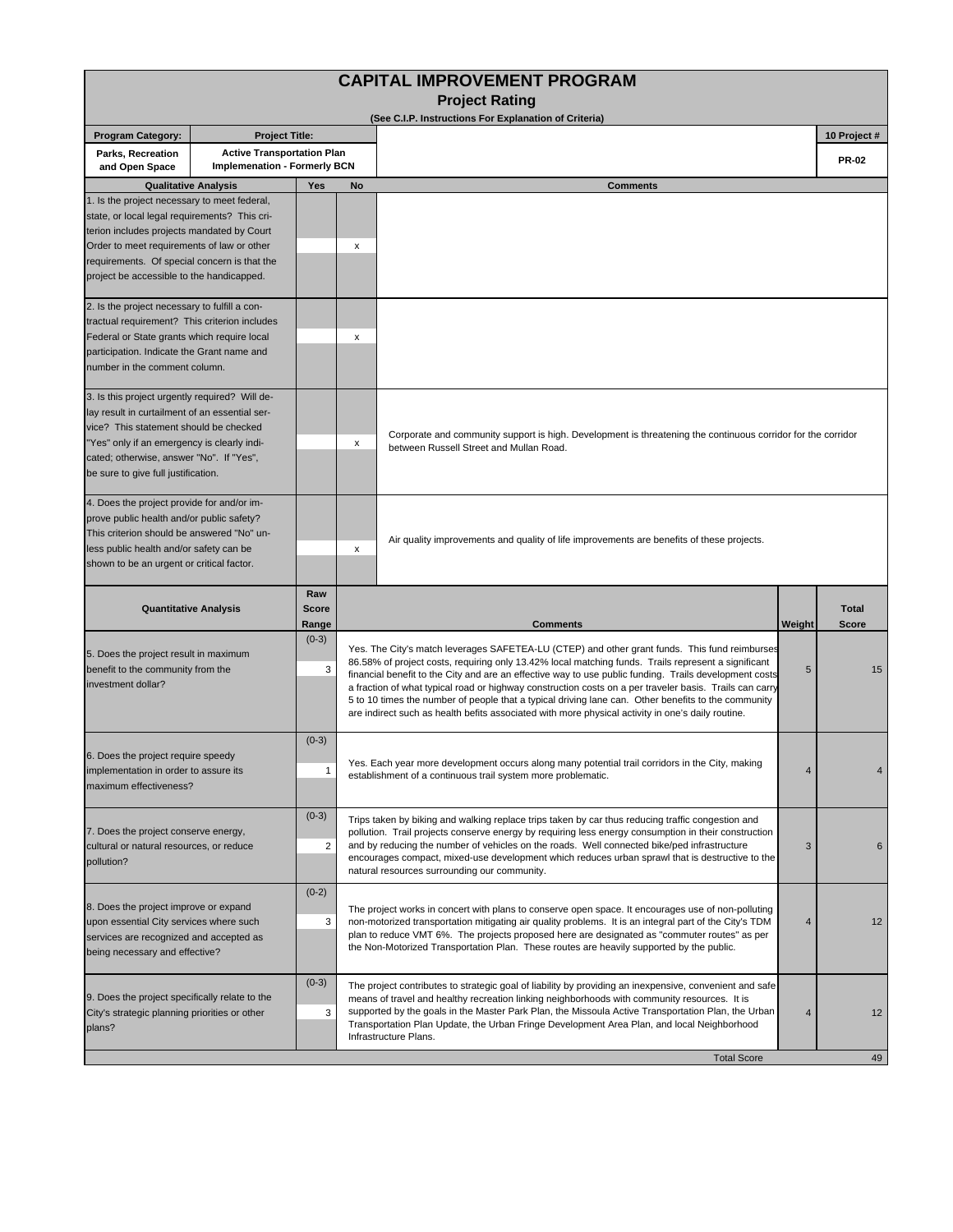|                   | <b>PROJECT</b>                             | <b>CTEP</b> | <b>RTP</b> |     |     | 95 OSB 06 OSB | CinL |     |     | Impact Co Arco | <b>TIF</b> |           | <b>TBD</b> | <b>SUM</b>  | <b>FY TOTAL</b> |
|-------------------|--------------------------------------------|-------------|------------|-----|-----|---------------|------|-----|-----|----------------|------------|-----------|------------|-------------|-----------------|
| <b>FY11</b>       | Milwaukee Lighting                         |             |            |     |     |               |      |     |     |                |            | \$180,000 |            | \$180,000   | \$242,000       |
|                   | <b>BBT Livingston to South</b>             |             |            |     |     |               |      |     |     |                |            | \$62,000  |            | \$62,000    |                 |
|                   | <b>FY SOURCE TOTAL</b>                     | \$0         |            | \$0 | \$0 | \$0           |      | \$0 | \$0 |                | \$0        | \$242,000 | \$0        |             |                 |
| <b>FY12</b>       | Kim Williams to Canyon River               | \$327,520   |            |     |     | \$43,212      |      |     |     | \$46,518       |            |           |            | \$417,250   | \$417,250       |
|                   | <b>FY SOURCE TOTAL</b>                     | \$327,520   |            | \$0 | \$0 | \$43,212      |      | \$0 | \$0 | \$46,518       |            | \$0       | \$0        |             |                 |
| FY <sub>13</sub>  | Kim Williams to Clark Fork Meadows         | \$188,171   |            |     |     | \$24,827      |      |     |     |                |            |           |            | \$212,998   | \$762,998       |
|                   | Milwaukee GS Crossing @ Russell            | \$476,200   |            |     |     |               |      |     |     |                |            |           | \$73,800   | \$550,000   |                 |
|                   | <b>FY SOURCE TOTAL</b>                     | \$664,371   |            | \$0 | \$0 | \$24,827      |      | \$0 | \$0 |                | \$0        | \$0       | \$73,800   |             |                 |
| FY <sub>14</sub>  | <b>Trail Lighting Riverfront Dark Skys</b> | \$176,000   |            |     |     |               |      |     |     |                |            |           | \$23,000   | \$199,000   | \$199,000       |
|                   | <b>FY SOURCE TOTAL</b>                     | \$176,000   |            | \$0 | \$0 | \$0           |      | \$0 | \$0 |                | \$0        | \$0       | \$23,000   |             |                 |
| IFY <sub>15</sub> | <b>Milwaukee Res to Mullan I</b>           | \$428,217   |            |     |     |               |      |     |     |                |            |           | \$56,498   | \$484,715   | \$1,703,677     |
|                   | <b>Milwaukee Res to Mullan II</b>          | \$844,889   |            |     |     |               |      |     |     |                |            |           | \$11,473   | \$856,362   |                 |
|                   | BBT GS Crossing @ Russell                  | \$313,900   |            |     |     |               |      |     |     |                |            |           | \$48,700   | \$362,600   |                 |
|                   | <b>FY SOURCE TOTAL</b>                     | \$1,587,006 |            | \$0 | \$0 | \$0           |      | \$0 | \$0 |                | \$0        | \$0       | \$116,671  |             |                 |
| FY <sub>16</sub>  | <b>Milwaukee Mullan to Dechamps</b>        | \$902,205   |            |     |     |               |      |     |     |                |            |           | \$11,935   | \$914,140   | \$1,628,440     |
|                   | <b>BBT South to North</b>                  | \$259,740   |            |     |     |               |      |     |     |                |            |           | \$40,260   | \$300,000   |                 |
|                   | Northshore River Trail - Van Buren east    | \$358,700   |            |     |     |               |      |     |     |                |            |           | \$55,600   | \$414,300   |                 |
|                   | <b>FY SOURCE TOTAL</b>                     | \$1,520,645 |            | \$0 | \$0 | \$0           |      | \$0 | \$0 |                | \$0        | \$0       | \$107,795  |             |                 |
|                   |                                            |             |            |     |     |               |      |     |     |                |            |           |            | \$4,953,365 | \$4,953,365     |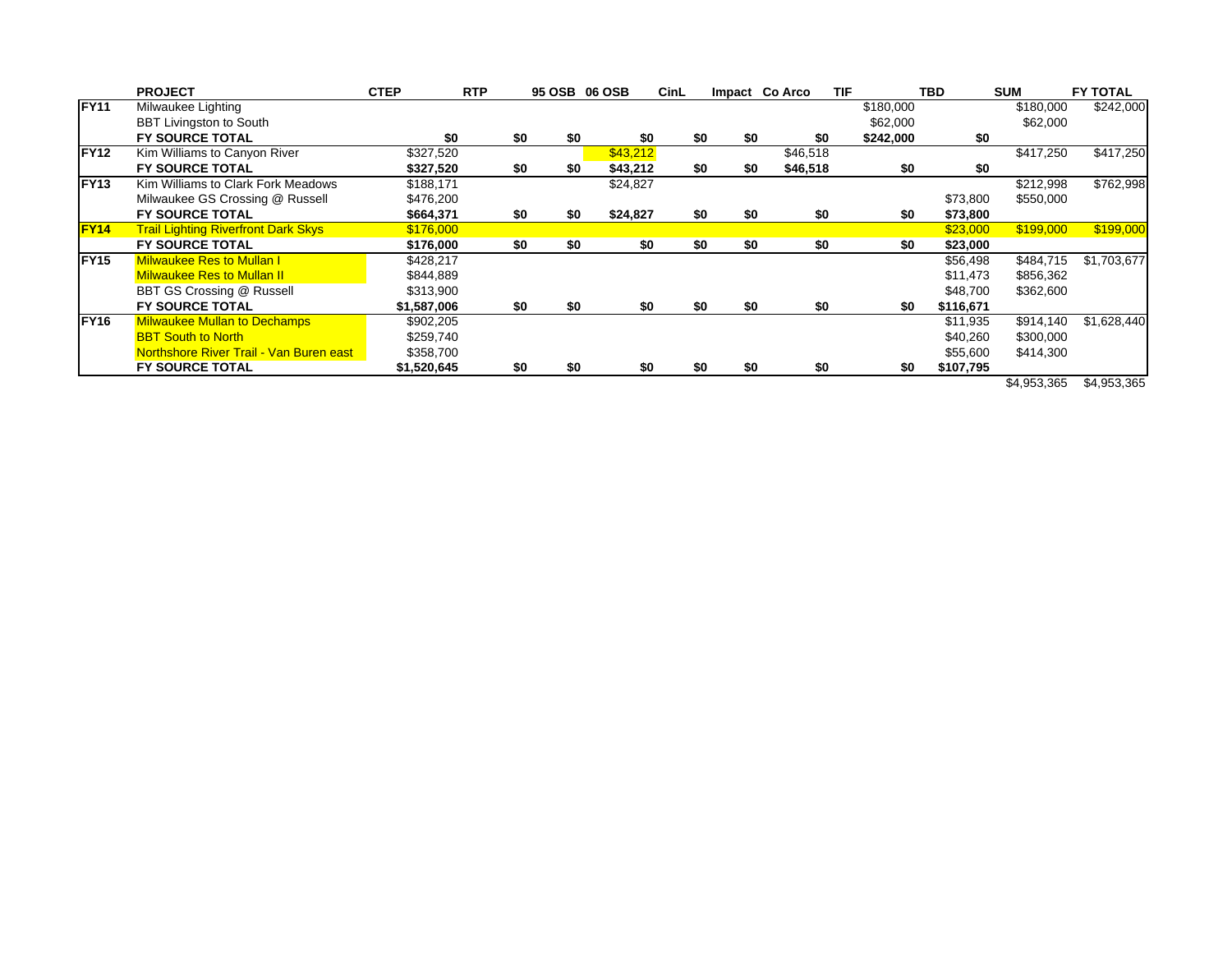## **Surface Transportation Program Enhancements (STPE) - CITY**

| Funding shown in thousands of dollars<br>Project                       | <b>Description</b>                   |              | <b>Program Schedule</b> |       |       |       |         |        | <b>Funding Source</b>  |        |
|------------------------------------------------------------------------|--------------------------------------|--------------|-------------------------|-------|-------|-------|---------|--------|------------------------|--------|
|                                                                        |                                      | Phase        |                         |       |       | Local | Federal |        |                        |        |
| Sponsor                                                                | <b>Current TIP Est. Cost</b>         |              | 2011                    | 2012  | 2013  | 2014  | 2015    | 13.42% | <b>State</b><br>13.42% | 86.58% |
| City                                                                   |                                      |              |                         |       |       |       |         |        |                        |        |
| Carryover                                                              |                                      |              | 1,327.3                 | 716.5 | 337.7 | 196.1 | 305.6   |        |                        |        |
| <b>Federal Allocation (Estimated)</b>                                  |                                      |              | 334.6                   | 334.6 | 334.6 | 334.6 | 334.6   |        |                        |        |
| <b>Silver Park and Millsite Trail</b>                                  | California St. Bridge to             | PE           |                         |       |       |       |         |        |                        |        |
| Funds Obligated FFY08 \$774.5                                          | Bitterroot Branch /                  | <b>ROW</b>   |                         |       |       |       |         |        |                        |        |
|                                                                        | Milwaukee Trail                      | CN           |                         |       |       |       |         | 0.0    |                        | 0.0    |
| City Parks Department/ MRA                                             | 0.0                                  | <b>Total</b> | 0.0                     | 0.0   | 0.0   | 0.0   | 0.0     | 0.0    | 0.0                    | 0.0    |
| <b>Playfair Park</b>                                                   | Sidewalk installation through park   | PE           |                         |       |       |       |         |        |                        |        |
| Funds Obligated FY09 \$115                                             |                                      | <b>ROW</b>   |                         |       |       |       |         |        |                        |        |
|                                                                        |                                      | CN           |                         |       |       |       |         |        |                        |        |
|                                                                        |                                      | <b>Total</b> | 0.0                     | 0.0   |       | 0.0   | 0.0     |        |                        | 0.0    |
| City Parks Department<br><b>Bitterroot BranchTrail Grade-Separated</b> |                                      | PE           |                         |       | 0.0   |       |         | 0.0    | 0.0                    |        |
| <b>Crossing at Russell</b>                                             |                                      | <b>ROW</b>   |                         |       |       |       |         |        |                        |        |
|                                                                        |                                      | CN           |                         |       |       |       | 362.6   | 48.7   |                        | 313.9  |
| City Public Works                                                      | 362.6                                | <b>Total</b> | 0.0                     | 0.0   | 0.0   | 0.0   | 362.6   | 48.7   | 0.0                    | 313.9  |
| <b>Lolo Street Sidewalk</b>                                            | Const. sidewalks where               | PE           |                         |       |       |       |         |        |                        |        |
|                                                                        | none exist.                          | <b>ROW</b>   |                         |       |       |       |         |        |                        |        |
|                                                                        |                                      | CN           | 52.0                    |       |       |       |         | 7.0    |                        | 45.0   |
| City Public Works                                                      | 52.0                                 | <b>Total</b> | 52.0                    | 0.0   | 0.0   | 0.0   | 0.0     | 7.0    | 0.0                    | 45.0   |
| <b>Bike Commuter Network</b>                                           | Kim Williams to Canvon River,        | PE           |                         |       |       |       |         |        |                        |        |
|                                                                        | Deer Creek Connections,              | <b>ROW</b>   |                         |       |       | 260.0 |         |        |                        |        |
|                                                                        | Milwaukee Trail Phase I (Reserve to  |              |                         |       |       |       |         |        |                        |        |
|                                                                        | Mullan)                              | CN           | 355.0                   | 204.0 |       |       |         | 27.4   |                        | 176.6  |
| City Parks Department                                                  | 819.0                                | <b>Total</b> | 355.0                   | 204.0 | 0.0   | 260.0 | 0.0     | 27.4   | 0.0                    | 176.6  |
| <b>Milwaukee Trail West</b>                                            | Trail connection between             | PE           |                         |       |       |       |         | 0.0    |                        | 0.0    |
| Funds Obligated FY06 \$385 for ROW                                     | <b>Russell &amp; Reserve Streets</b> | <b>ROW</b>   |                         |       |       |       |         |        |                        |        |
| FY10 \$478,650                                                         |                                      | CN           |                         |       |       |       |         | 0.0    |                        | 0.0    |
| City Parks Department                                                  | 0.01                                 | <b>Total</b> | 0.0                     | 0.0   | 0.0   | 0.0   | 0.0     | 0.0    | 0.0                    | 0.0    |
| <b>Campus Street Crossings</b>                                         |                                      |              |                         |       |       |       |         |        |                        |        |
|                                                                        |                                      | CN           | 300.0                   |       |       |       |         | 40.3   |                        | 259.7  |
| City Public Works                                                      | 300.0                                | <b>Total</b> | 300.0                   | 0.0   | 0.0   | 0.0   | 0.0     | 40.3   | 0.0                    | 259.7  |
| <b>Milwaukee Trail Grade-Separated</b>                                 |                                      | PE           |                         |       |       |       |         |        |                        |        |
| <b>Crossing at Russell</b>                                             | Grade separated bike/ped crossing    | <b>ROW</b>   |                         |       |       |       |         |        |                        |        |
|                                                                        |                                      | CN           |                         |       | 550.0 |       |         | 73.8   |                        | 476.2  |
| City Public Works                                                      | 550.0                                | <b>Total</b> | 0.0                     | 0.0   | 550.0 | 0.0   | 0.0     | 73.8   | 0.0                    | 476.2  |
| <b>Grant Creek Trail</b>                                               |                                      | PE           |                         |       |       |       |         |        |                        |        |
| Bike/Ped trail up Grant Creek                                          |                                      | <b>ROW</b>   |                         |       |       |       |         |        |                        |        |
|                                                                        |                                      | CN           | 385.0                   | 620.0 |       |       |         | 134.9  |                        | 870.1  |
| City Parks Department                                                  | 1,005.0 Total                        |              | 385.0                   | 620.0 | 0.0   | 0.0   | 0.0     | 134.9  | 0.0                    | 870.1  |

8/10/2010

19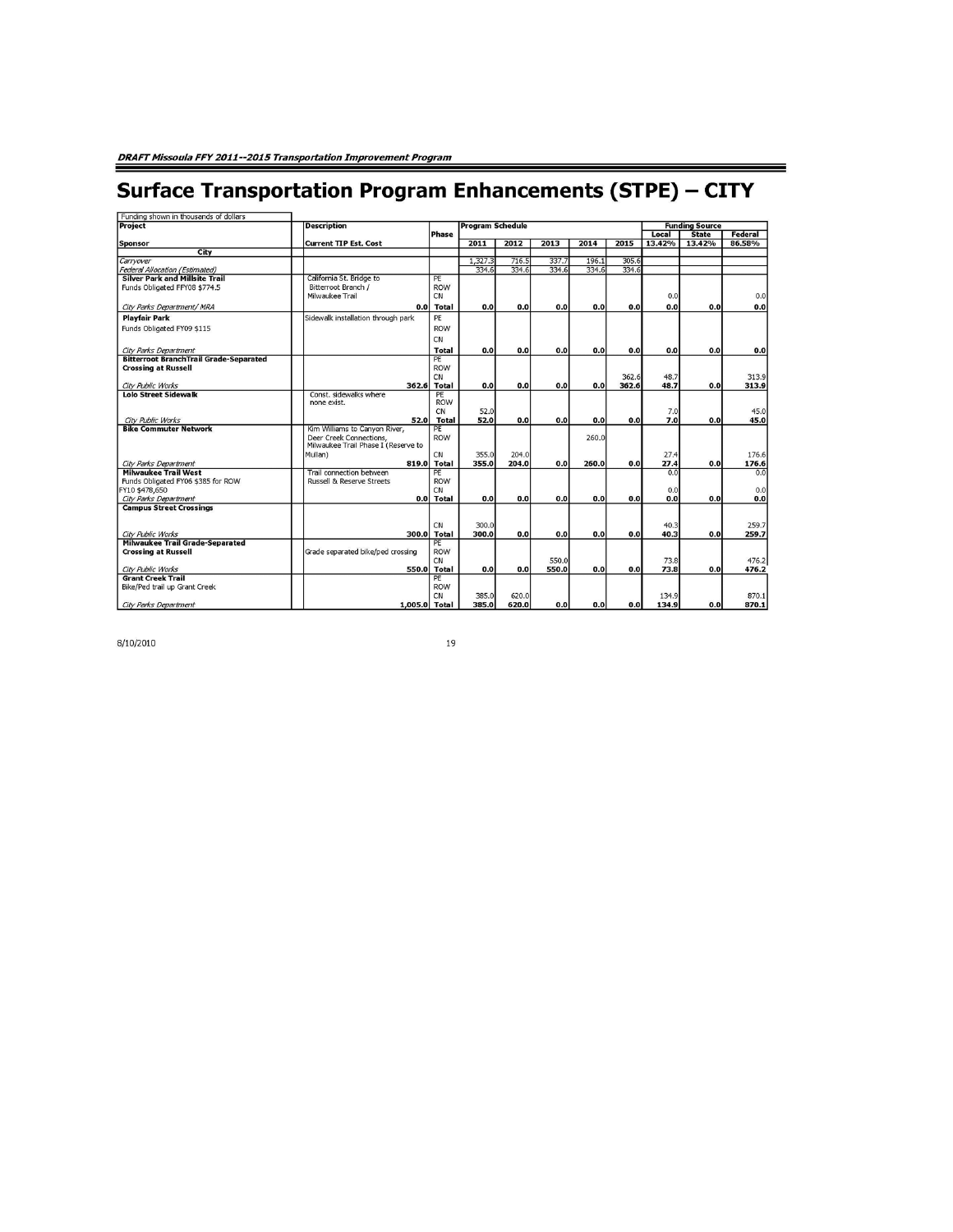Create, expand and enhance trails along Milwaukee Railroad, Bitterroot Branch Trail (BBT) and the Clark Fork River corridors. Corridor acquisition is the #1 priority of the adopted 2001 Non‐motorized Plan. This project enables <sup>a</sup> coordinated effort to acquire access to land, through purchases or easements. Development of selected areas would follow acquisition.

The project leverages federal funds (CTEP), donations and grants, such as RTP. Matching funds are from the Open Space Bond and other local sources. Open Space funds will be requested for the 2006 Bond and will be listed on <sup>a</sup> per project basis. Numbers shown here **do not** account for the fee associated with CTEP as the fee % changes every year.

Included Projects:

FY 11 & FY12 ‐ Milwaukee Russell to Reserve \$1,048,591 (Appears as "Milwaukee Railroad West", separated because established CTEP)

FY 11 – Milwaukee Trail Lighting – Garfield to Orange, \$178,000 (MRA Funded)

FY 11 – BBT Livingston to South \$62,000 (MRA Funded)

FY 12 – Kim Williams to Canyon River Connection \$371,000

FY 12 & 13 – Grant Creek Trail, City Portion \$1,005,000 (Appears as "PR 05 Grant Creek Trail", separated because established CTEP)

FY 13 – Milwaukee Trail Grade Separate Crossing at Russell St. \$550,000 (In 2010, the Russell St. Project was experiencing shortfalls in STP<u>U</u>. Parks & PW agreed that the GS crossings were a priority so some STP<u>E</u> funding was allocated to this project to make budgets balance.)

FY13? ‐ Kim Williams to Clark Fork Subdivisions Connections \$213,000 (Project timing will be dependent on the Clark Fork Meadows subdivision development or easement acquisition on MRL lands)

FY 14 ‐ Trail lighting Improvements on Kim Williams and Ron McDonald River Front Trails for "Dark Skies" compliance and improved efficiency, \$199,000 (Figures are from FY06 estimate) – this is part of the JCI project. Should it remain here?

FY 15 – BBT Grade‐Separate Crossing at Russell St. \$362,600 (In 2010, the Russell St. Project was experiencing shortfalls in STPU. Parks & PW agreed that the GS crossings were <sup>a</sup> priority so some STPE funding was allocated to this project to make budgets balance.)

FY 15 ‐ Milwaukee Trail ‐ Reserve to Mullan (Project timing will be dependent on acquisition of trail easements on private lands)

- . ● Phase I, \$1,100,000 - 4 Bridges, cost based on HDR rough estimate 1-6-11
- Phase II, \$485,000 (Asphalt Surface)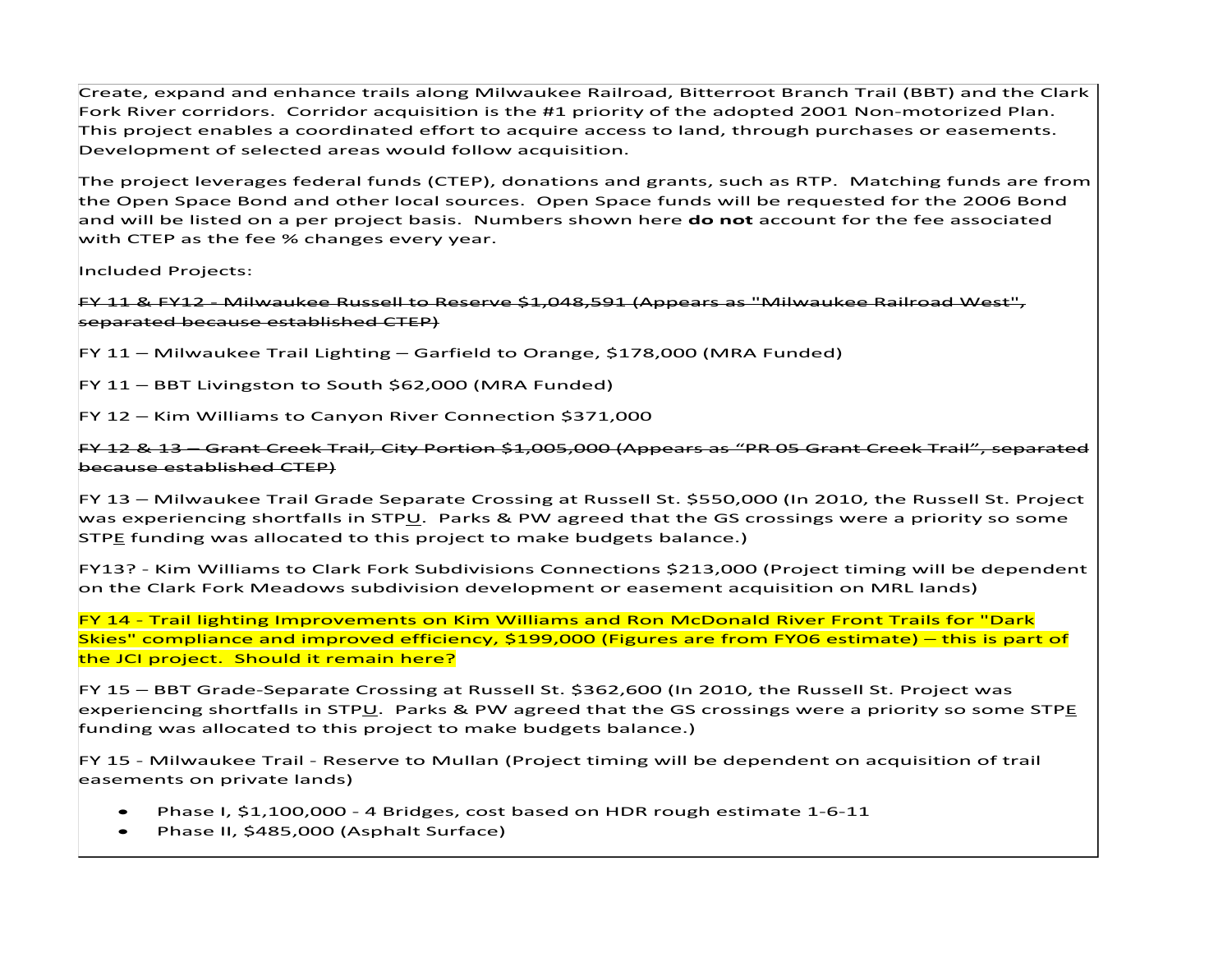|    |                                                                         |           | Underpass at Russell and Milwaukee Trail -                                                          | Already in plans for Russell Street rebuild -                                                           |                                                     |                       |  |
|----|-------------------------------------------------------------------------|-----------|-----------------------------------------------------------------------------------------------------|---------------------------------------------------------------------------------------------------------|-----------------------------------------------------|-----------------------|--|
|    | Construct Milwaukee Trail                                               |           | Parks working on easement acquisition west of<br>Russell. Project will include substantial grading  | Essential connection for the ED/RR<br>neighborhood for non-mot connection to                            |                                                     |                       |  |
|    | Underpass at Russell Street                                             | Eng/Parks | \$2,000,000 work to make ramps accessible and safe.                                                 | riverfront parks and downtown                                                                           | UTP 89#40, MPP, NMTP                                | ED                    |  |
|    |                                                                         |           |                                                                                                     | As traffic on Russell increases, it will                                                                |                                                     |                       |  |
|    | <b>Bitterroot Branch Trail</b>                                          |           |                                                                                                     | become more difficult to cross on the BBT.<br>The BBT is a high volume commuter trail                   |                                                     | F <sub>2</sub> F,     |  |
| 2  | Underpass at Russell                                                    | Parks     | \$1,500,000 Underpass at BBT and Russell                                                            | that justifies separate-grade crossings                                                                 | UTP p.89#46 (Updated)                               | <b>ROSE</b>           |  |
|    |                                                                         |           |                                                                                                     | This project is in progress. Parks is                                                                   |                                                     |                       |  |
|    | Milwaukee Trail - Russell to                                            |           |                                                                                                     | acquiring ROW for the trail and plans to<br>move into design in fall of 08 and                          | UTP p.89#42, MPP, NMTP,<br>OSP 06, Wye Mullan Plan, |                       |  |
| 3  | Reserve (updated name)                                                  | Parks     | \$885,000 Extend Milwaukee from Russell to Reserve                                                  | construction spring 09. It is in the FY09 CIP<br>This project has been a high priority for the          | ED/RR Nbhd. Plan                                    | ED                    |  |
|    |                                                                         |           |                                                                                                     | City for several years. It would create a                                                               |                                                     |                       |  |
|    | Complete Bitterroot Branch Trail<br>between North and Livingston -      |           | This project will consist of ROW acquisition,<br>construction of a trail between North and          | much needed connection in the BBT creating<br>direct access between several                             |                                                     |                       |  |
|    | Include crossing improvements<br>at Johnson & South                     | Parks     | Livingston and improved trail/ped crossings at<br>\$1,000,000 Johnson & South.                      | neighborhoods, Southgate Mall, downtown<br>and several parks.                                           | UTP p.89#49, p.92#11<br>(Updated), MPP, NMTP        | F <sub>2</sub> F, SGT |  |
|    | Develop trails under the north                                          |           | Creates better connections under new Russell                                                        |                                                                                                         |                                                     |                       |  |
| 5  | and south ends of the Russell<br><b>Street Bridge</b>                   | MDT/City  | Bridge with 10' paved trails on North and South<br>\$1,000,000 sides of bridge                      | Already in plans for Russell Street rebuild                                                             | UTP04 p.89#35, p.92#20,<br>MPP, NMTP                | ED, RF                |  |
|    |                                                                         |           | Build trails along the south bank of the Clark                                                      |                                                                                                         |                                                     |                       |  |
|    |                                                                         |           | Fork between Osprey stadium and California<br>Street and continues the BBT north from the           | This is an important connection that expands<br>the riverfront trail system. It would serve as          |                                                     |                       |  |
| 6  | Silver Park Trails (updated<br>name)                                    | MRA       | circle to the River as part of the Silver Park<br>\$500,000 development project.                    | a commuter route as well as a recreational<br>route.                                                    | UTP p.89#33, p.92#7, MPP,<br>FY09 CIP from MRA      | RF                    |  |
|    |                                                                         |           |                                                                                                     | As traffic on 3rd increases, it will become                                                             |                                                     |                       |  |
|    | Bitterroot Branch Trail separate-                                       |           |                                                                                                     | more difficult to cross on the BBT. The BBT<br>is a high volume commuter trail that justifies           |                                                     |                       |  |
| 7  | grade crossing of 3rd St.                                               | Parks     | \$1,500,000 Underpass at BBT and 3rd                                                                | separate-grade crossings                                                                                | MPP - New for UTP                                   | <b>RF</b>             |  |
|    |                                                                         |           | Construct a trail in the River Rd ROW from the                                                      |                                                                                                         |                                                     |                       |  |
|    |                                                                         |           | west side of the California St. Bridge to the<br>proposed Russell St. bridge and the planned trail  |                                                                                                         |                                                     |                       |  |
|    | River Road Trail - California St.                                       |           | crossing under it. May require some ROW                                                             | This trail is a continuation of the south shore                                                         | UTP p.89#34 (Updated),                              |                       |  |
| 8  | to Russell St. (updated name)                                           | Parks     | \$500,000 acquisition at east end of River Rd.                                                      | riverfront system                                                                                       | MPP, NMTP                                           | RF, ED                |  |
|    |                                                                         |           |                                                                                                     | This is an important connection between<br>local neighborhoods, schools, shopping                       |                                                     |                       |  |
|    |                                                                         |           |                                                                                                     | districts, and parks. A separate-grade                                                                  |                                                     |                       |  |
|    |                                                                         |           |                                                                                                     | crossing would be preferable here but<br>improved at-grade conditions would suffice.                    |                                                     |                       |  |
|    |                                                                         |           |                                                                                                     | The South Ave. Trail and the Larchmont Trail<br>will be extended to this intersection and must          |                                                     |                       |  |
| 9  | Reserve & South crossing<br>improvements                                | City      | Improve bike and ped movements through this<br>\$1,000,000 intersection                             | be accommodated by this project.                                                                        | MPP - New for UTP                                   | F2F                   |  |
|    |                                                                         |           |                                                                                                     | Reserve and 3rd is a significant crossing for                                                           |                                                     |                       |  |
|    | Reserve & 3rd - Bike/Ped                                                |           | Improve bike and ped movements through this                                                         | bikes & pads. It is a connection to Hawthorn                                                            |                                                     |                       |  |
| 10 | Crossing improvements                                                   | Parks     | \$1,000,000 intersection                                                                            | School and for Orchard Homes to Downtown MPP - New for UTP<br>These trails will connection existing and |                                                     | F <sub>2</sub> F, ED  |  |
|    |                                                                         |           |                                                                                                     | future trails to the east end of the Kim<br>Williams Trail which lies on the Milwaukee                  |                                                     |                       |  |
|    |                                                                         |           |                                                                                                     | Line. These trails will be the commuter                                                                 |                                                     |                       |  |
|    | Kim Williams Expansion to                                               |           | Acquire ROW from MRL & MDT to create a trail<br>from the east end of the Kim Williams to the trail  | connections for local neighborhoods to the<br>University District and downtown. They will               |                                                     |                       |  |
| 11 | Canyon River & Clark Fork<br>Subdivisions (updated name)                | Parks     | at Canyon River Golf Course and to the<br>\$507,000 proposed Clark Fork Subdivisions.               | also serve as a significant recreational<br>system.                                                     | UTP p.88#11 (Updated),<br>MPP, NMTP                 | JD, EM                |  |
|    |                                                                         |           |                                                                                                     |                                                                                                         |                                                     |                       |  |
|    |                                                                         |           |                                                                                                     | This would be part of the Miller Creek Project                                                          |                                                     |                       |  |
| 12 | Bitterroot Branch Trail separate-                                       |           | Create an underpass of Reserve St. at the Old                                                       | and would connect future bike/ped facilities<br>(preferably trails) across Reserve and serve            |                                                     |                       |  |
|    | grade crossing of Reserve St. at                                        |           | Hwy 93 & Reserve intersection. Include bike                                                         | as part of the Missoula to Lolo Trail                                                                   | UTP p.89#55, p.92#13, MPP,                          | RF, MH,               |  |
|    | Old Hwy 93                                                              | Parks     | \$2,000,000 lanes or bikeway on Old 93 east of Reserve.                                             | extension of the BBT.                                                                                   | NMTP, Miller Creek Project                          | WS                    |  |
|    |                                                                         |           |                                                                                                     | The Bitterroot Trail Committee, a local                                                                 |                                                     |                       |  |
|    |                                                                         |           |                                                                                                     | citizens' group, is working on route<br>determination for this project. This trail                      |                                                     |                       |  |
|    |                                                                         |           | Designate most feasible route, acquire ROW<br>where necessary, and construct a trail that links     | would extend the BBT all the wav to Lolo. It<br>is anticipated that this trail connection would         |                                                     |                       |  |
|    | Missoula to Lolo Trail (updated                                         |           | the south end of the BBT in Missoula to the Hwy                                                     | alleviate some of the traffic congestion on                                                             | UTP p.90#59 (Updated),                              |                       |  |
| 13 | name)                                                                   | Parks     | \$4,000,000 93 trail system in Lolo                                                                 | Hwy 93. This is in Missoula County.                                                                     | MPP, NMTP                                           | Lolo                  |  |
|    |                                                                         |           |                                                                                                     | This would complete these trail to the                                                                  |                                                     |                       |  |
|    |                                                                         |           | Extend the South Ave. Trail east to Reserve                                                         | intersection of South and Reserve. They<br>would need to be tied into the bike/ped                      |                                                     |                       |  |
| 14 | South Ave. Trail and Larchmont<br>Trail Completion (updated name) Parks |           | Street in the public ROW. Extend the Larchmon<br>\$300,000 Trail north to South Ave. in public ROW. | improvements planned for the "Reserve and<br>South crossing improvements" project.                      | UTP p.89#53 (Updated)                               | F2F                   |  |
|    |                                                                         |           |                                                                                                     | This project is an essential non-motorized                                                              |                                                     |                       |  |
|    |                                                                         |           |                                                                                                     | connection between the Mullan area<br>neighborhoods, schools, parks and                                 |                                                     |                       |  |
|    |                                                                         |           | Extend Milwaukee from Reserve to Mullan                                                             | downtown. When the Milwaukee is<br>completely linked it will serve as the east-                         |                                                     |                       |  |
|    | Milwaukee Trail - Reserve to                                            |           | including ROW acquisition and several bridges                                                       | west commuter backbone for the entire area. UTP p.89#38, MPP, NMTP,                                     |                                                     |                       |  |
| 15 | Mullan (updated name)                                                   | Parks     | \$1,251,650 over the Clark Fork River<br>Create a 3.5 mile, 10' wide paved or gravel trail          | Mostly in Missoula County.                                                                              | Wye Mullan Plan                                     | MUL, ED               |  |
| 16 | Grant Creek Trail to Snowbowl<br>Rd.                                    |           | parallel to Grant Creek Rd that connects the<br>\$1,400,000 neighborhoods to I-90 and Reserve.      | In FY09 CIP. 2 miles are in the City. 1.5<br>miles in the County.                                       | UTP 88#22                                           | GC                    |  |

NOTE: THE FOLLOWING LIST IS FROM THE JANUARY 2009 LRTP - NOTES HAVE BEEN ADDED FOR CLARIFICATION<br>RANKING WAS PROPOSED BY STAFF AND DOES NOT NECESSARALY REPRESENT RANKING PER THE FINAL LRTP<br>Rank Project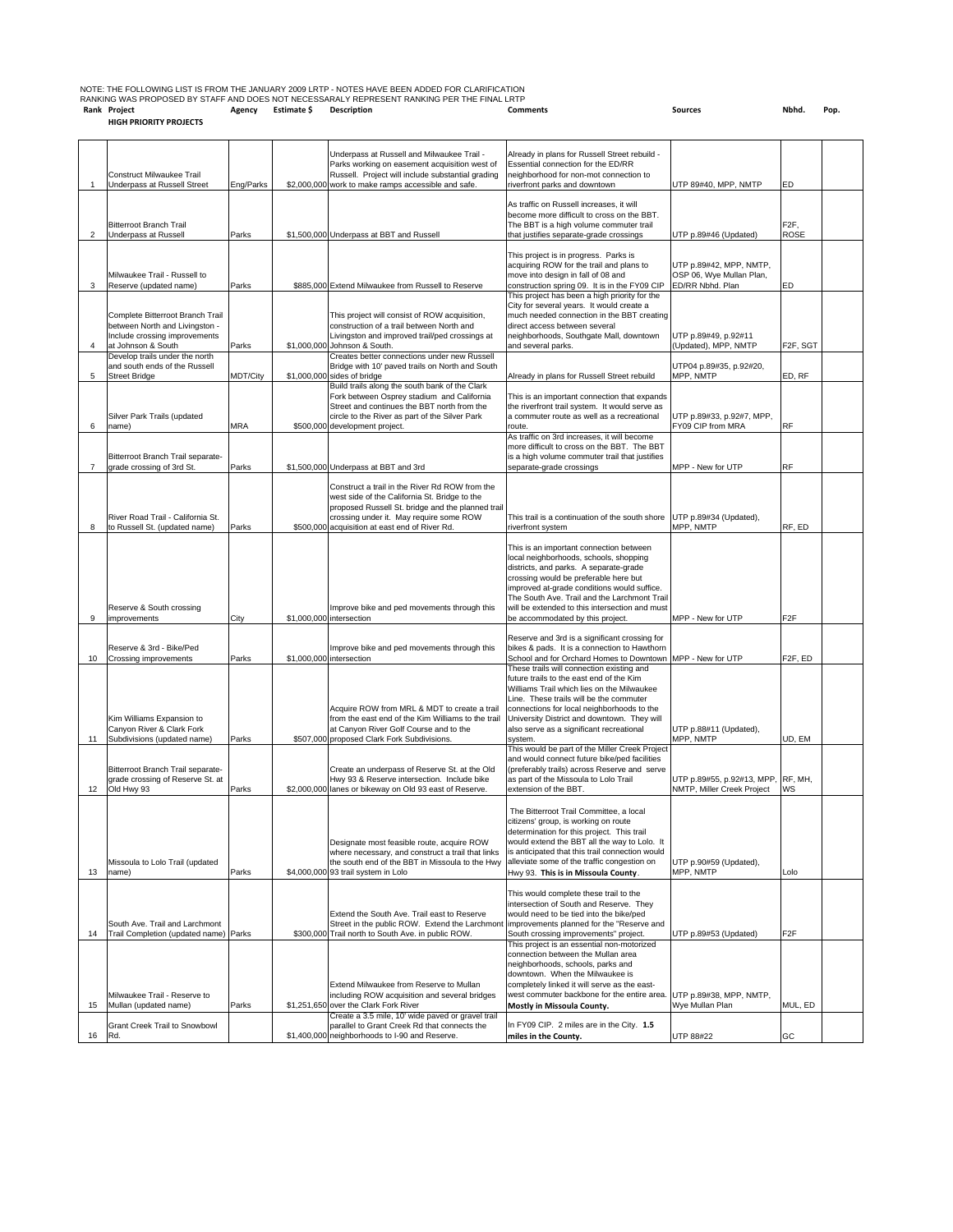|    |                                                                                       | City -                       |                   | Create various bike/ped circulation                                                                                                                                                                                                                                                                                                      |                                                                                                                                                                                                                                                                                                                                 |                                             |                                 |  |
|----|---------------------------------------------------------------------------------------|------------------------------|-------------------|------------------------------------------------------------------------------------------------------------------------------------------------------------------------------------------------------------------------------------------------------------------------------------------------------------------------------------------|---------------------------------------------------------------------------------------------------------------------------------------------------------------------------------------------------------------------------------------------------------------------------------------------------------------------------------|---------------------------------------------|---------------------------------|--|
|    | The Gateway Project -<br>Greenough Dr. & I-90 (updated                                | Project<br>Completed         |                   | improvements at the intersections of Greenough<br>Dr., Vine St., I-90, MRL bridge, N 2nd, Madison                                                                                                                                                                                                                                        | A master plan for this project was organized<br>by a local neighborhood and funded, in part,                                                                                                                                                                                                                                    |                                             | LR, HM,                         |  |
| 17 | name)                                                                                 | 2010                         |                   | \$1,000,000 and Spruce.                                                                                                                                                                                                                                                                                                                  | by a Neighborhood Grant from the City.                                                                                                                                                                                                                                                                                          | UTP p.88#7 (Updated), MPP                   | <b>NS</b>                       |  |
|    | Construct Reserve Bike/Ped<br>Crossings at Spurgin, 7th, and                          |                              |                   | Create separate-grade crossing at 7th. Improve<br>at-grade crossing conditions at Spurgin and                                                                                                                                                                                                                                            | A separate-grade crossing near 3rd would be<br>preferable to one at 7th because of the direct<br>link to the school but site conditions show<br>that a separate-grade crossing at 7th may be<br>more feasible. At-grade crossing<br>improvements at Spurgin and River would<br>suffice but must include bike lane<br>movements. |                                             |                                 |  |
| 18 | River Rd.<br>Create Bike/ped crossing of                                              | Parks<br>City -              | \$3,000,000 River | Create safe crossing conditions of West                                                                                                                                                                                                                                                                                                  |                                                                                                                                                                                                                                                                                                                                 | UTP p.89#37, MPP, NMTP                      | F <sub>2F</sub> , ED            |  |
| 19 | Broadway at Palmer or Latimer<br>for access to N Reserve<br>shopping                  | Project<br>Completed<br>2009 |                   | Broadway for connection between the northside<br>and westside neighborhoods to North Reserve<br>\$1,500,000 shopping area                                                                                                                                                                                                                | A separate-grade crossing would be<br>preferable here. At-grade improvements are<br>essential.                                                                                                                                                                                                                                  | UTP p.88#24, p.92#4, MPP,<br>NMTP           | WS                              |  |
| 20 | Northbank Riverfront Trails per<br>West Broadway Corridor Plan                        | Parks                        |                   | Create trails that extend the Shady Grove Trail<br>west Burton to the Fox Site. Keep trail along the<br>riverfront as much as possible. Some use of<br>widened sidewalk may be necessary. Develop<br>trails and river access points on the island in the<br>\$1,000,000 river by the California St. Bridge.                              | This would serve as an expansion of the<br>northshore riverfront trail system and would<br>be an important commuter connection. If the<br>island is developed, flood plain issues will<br>need to be addressed.                                                                                                                 | MPP, NMTP - New for UTP                     | WS, HM,<br>CBD                  |  |
|    |                                                                                       |                              |                   |                                                                                                                                                                                                                                                                                                                                          |                                                                                                                                                                                                                                                                                                                                 |                                             |                                 |  |
| 21 | Northbank Riverfront Trail -<br>Russell to Reserve (updated<br>name)                  | Parks                        |                   | Acquire ROW from landowners along the<br>riverfront as necessary, construct a 10' paved<br>trail between the proposed Russell St. Bridge<br>undercrossing and Reserve St. Include a<br>connection from the Reserve St. bike lanes and<br>sidewalks to the trail. Some use of sidewalks<br>\$1,000,000 along Mullan Rd. may be necessary. | This would be an expansion of the<br>northshore riverfront system and would<br>create an important commuter connection<br>between the Mullan & Reserve intersection<br>and Downtown. This is an expansion of UTP UTP p.89#35 (Updated),<br>Non-Mot Universe project #35.                                                        | MPP, NMTP                                   | WS, CDB                         |  |
|    |                                                                                       |                              |                   |                                                                                                                                                                                                                                                                                                                                          | This bridge would be a continuation of the                                                                                                                                                                                                                                                                                      |                                             |                                 |  |
| 22 | Bitterroot Branch Trail Bridge<br>on/near MRL Bridge west of<br>Orange (updated name) | Parks                        |                   | Construct a bike/ped bridge attached to the<br>existing MRL bridge over the Clark Fork River<br>\$2,000,000 west of Orange St.                                                                                                                                                                                                           | BBT. It would be a connection between trails<br>planed in Silver Park and the trail being build<br>by Safeway on Broadway. This is a<br>combination of project #'s 19 and 29 of the<br>Universe of Non-Mot. projects in the 2004<br>UTP Update.                                                                                 | UTP p.88#29, p.88#19<br>Updated), MPP, NMTP | RF, ED                          |  |
|    |                                                                                       |                              |                   |                                                                                                                                                                                                                                                                                                                                          |                                                                                                                                                                                                                                                                                                                                 |                                             |                                 |  |
|    | <b>MEDIUM PRIORITY PROJECTS</b>                                                       |                              |                   |                                                                                                                                                                                                                                                                                                                                          |                                                                                                                                                                                                                                                                                                                                 |                                             |                                 |  |
|    |                                                                                       |                              |                   |                                                                                                                                                                                                                                                                                                                                          |                                                                                                                                                                                                                                                                                                                                 |                                             |                                 |  |
| 23 | Bitterroot Branch Trial - Pine to<br>Toole                                            |                              |                   |                                                                                                                                                                                                                                                                                                                                          | Safeway on Broadway will be constructing a<br>trail along the Bitterroot from Broadway to<br>Pine.                                                                                                                                                                                                                              | UTP 88#19 (Updated), MPP,<br>NMTP           | WS, HM                          |  |
|    | Russell & Phillips - At-grade                                                         |                              |                   |                                                                                                                                                                                                                                                                                                                                          |                                                                                                                                                                                                                                                                                                                                 |                                             |                                 |  |
| 24 | bike/pd crossing improvements<br>Mullan Rd. Trail, Reserve to                         | City                         |                   | Separate trail on South side of Mullan Rd. in                                                                                                                                                                                                                                                                                            |                                                                                                                                                                                                                                                                                                                                 | UTP 88#26                                   | <b>WS</b>                       |  |
| 25 | <b>Elmar Estates</b>                                                                  | County                       |                   | public ROW                                                                                                                                                                                                                                                                                                                               | <b>Mostly in Missoula County</b>                                                                                                                                                                                                                                                                                                | UTP 88#23 (Updated)                         | <b>MUL</b>                      |  |
| 26 | Wye Mullan Neighborhood Trails<br>(excluding Milwaukee and Mullan<br>Rd.)             |                              |                   | 1. Grant Creek drainage from I-90 to Mullan 2.<br>Siren's Rd. trail from Flynn Ln. to Milwaukee -<br>connection to Hellgate Elementary 3. Grant<br>Creek drainage, Broadway to Milwaukee 4.<br>Trails in other drainages near Deschamps Ln.<br>and Rollercoaster Rd. 5. Other neighborhood<br>trails south of Mullan.                    | The majority of these projects will be<br>mplemented as part of subdivisions as they<br>occur in the area. Some of these<br>connections will be in Missoula County.<br>Some will be in the City as neighborhoods<br>are constructed and annexed.                                                                                | Wye Mullan Plan                             | MUL                             |  |
|    | Milwaukee Trail Mullan to                                                             |                              |                   |                                                                                                                                                                                                                                                                                                                                          |                                                                                                                                                                                                                                                                                                                                 | UTP 89#39, MPP, NMTP,                       |                                 |  |
| 27 | Deschamps Ln.<br>3rd St Trail, Reserve to Clements                                    |                              | \$887,000         | Separate boulevard trail on 3rd. Connect to trail                                                                                                                                                                                                                                                                                        | In FY09 CIP. This is in Missoula County                                                                                                                                                                                                                                                                                         | Wye Mullan Plan                             | <b>MUL</b>                      |  |
| 28 | Rd.                                                                                   | County                       |                   | on Clements                                                                                                                                                                                                                                                                                                                              | This is in Missoula County                                                                                                                                                                                                                                                                                                      | UTP 88#44 (Updated)                         | TR, F2F                         |  |
|    | Hawthorn School Safe Route,                                                           |                              |                   |                                                                                                                                                                                                                                                                                                                                          |                                                                                                                                                                                                                                                                                                                                 |                                             |                                 |  |
|    | 3rd to Riverfront via Hiberta St.                                                     |                              |                   |                                                                                                                                                                                                                                                                                                                                          |                                                                                                                                                                                                                                                                                                                                 |                                             |                                 |  |
| 29 | or Short St.<br>South Hills Trail to Pattee                                           | County                       |                   |                                                                                                                                                                                                                                                                                                                                          | This is in Missoula County                                                                                                                                                                                                                                                                                                      | New to UTP                                  | TR<br>39, FPC,                  |  |
| 30 | Canyon                                                                                |                              |                   |                                                                                                                                                                                                                                                                                                                                          | Route not determined                                                                                                                                                                                                                                                                                                            | New to UTP, NMTP                            | <b>MCG</b>                      |  |
| 31 | Rattlesnake Bikeway                                                                   |                              |                   |                                                                                                                                                                                                                                                                                                                                          | Fill in gaps in Rattlesnake System                                                                                                                                                                                                                                                                                              | <b>UTP 88#2</b>                             | LR, UR                          |  |
|    | Rattlesnake Dr. Trail from                                                            | Parks -                      |                   |                                                                                                                                                                                                                                                                                                                                          |                                                                                                                                                                                                                                                                                                                                 |                                             |                                 |  |
|    | intersection of Rattlesnake and                                                       | Project                      |                   |                                                                                                                                                                                                                                                                                                                                          |                                                                                                                                                                                                                                                                                                                                 |                                             |                                 |  |
| 32 | Creek Crossing to main FS<br>Trailhead                                                | has own<br>CIP               | \$640,000         |                                                                                                                                                                                                                                                                                                                                          | In FY09 CIP, Extends from UTP project<br>0.88#3                                                                                                                                                                                                                                                                                 | New to UTP                                  | <b>UR</b>                       |  |
|    | Duncan Dr. Trail from Greenough                                                       |                              |                   |                                                                                                                                                                                                                                                                                                                                          |                                                                                                                                                                                                                                                                                                                                 |                                             |                                 |  |
|    | Park to end of Duncan Dr. (3                                                          |                              |                   |                                                                                                                                                                                                                                                                                                                                          |                                                                                                                                                                                                                                                                                                                                 |                                             |                                 |  |
| 33 | miles)                                                                                |                              | \$960,000         |                                                                                                                                                                                                                                                                                                                                          | In FY09 CIP                                                                                                                                                                                                                                                                                                                     | UTP 88#5 (Updated)                          | LR, UR                          |  |
|    | Rattlesnake Creek Trail, Front                                                        |                              |                   |                                                                                                                                                                                                                                                                                                                                          |                                                                                                                                                                                                                                                                                                                                 |                                             |                                 |  |
| 34 | St. to Greenough Park -<br>Including Bridge over Broadway                             | City                         |                   | Project also know as RUX - Rattlesnake to UM X-<br>ing                                                                                                                                                                                                                                                                                   |                                                                                                                                                                                                                                                                                                                                 | UTP 88#16 (Updated)                         | LR, HM                          |  |
|    |                                                                                       |                              |                   | Trails connecting Fort Missoula, Target Range                                                                                                                                                                                                                                                                                            |                                                                                                                                                                                                                                                                                                                                 |                                             |                                 |  |
| 35 | Fort Missoula to McClay Flats -<br>including bridge over Bitterroot<br>River          |                              |                   | School on 40th Ave., McClay Flats and Blue<br>Mountain Road. Need bridge over Bitterroot<br>River                                                                                                                                                                                                                                        | Need to acquire easement and trail in<br>McCauley Butte subdivision. This is mostly<br>in Missoula County.                                                                                                                                                                                                                      | UTP 90#58 (Updated), MPP                    | F <sub>2F</sub> , TR,<br>County |  |
|    | Southbank Riverfront, Russell to                                                      |                              |                   |                                                                                                                                                                                                                                                                                                                                          | Assumes that the MonRock Site is acquired                                                                                                                                                                                                                                                                                       |                                             |                                 |  |
| 36 | Reserve (updated name)                                                                |                              |                   |                                                                                                                                                                                                                                                                                                                                          | by the City as a public park.                                                                                                                                                                                                                                                                                                   | JTP 89#36 (Updated)                         | ED                              |  |
|    | Northbank Riverfront, Madison to                                                      |                              |                   |                                                                                                                                                                                                                                                                                                                                          |                                                                                                                                                                                                                                                                                                                                 |                                             |                                 |  |
| 37 | Hellgate Park                                                                         |                              | \$414,300         | Create bike lanes on Hankins Dr. from Easy St.,                                                                                                                                                                                                                                                                                          | In FY09 CIP                                                                                                                                                                                                                                                                                                                     | UTP 88#13 (Updated)                         | GM                              |  |
|    |                                                                                       |                              |                   | under I-90 to Speedway. Use neighborhood                                                                                                                                                                                                                                                                                                 |                                                                                                                                                                                                                                                                                                                                 |                                             |                                 |  |
|    | Hellgate Park to future East                                                          |                              |                   | roads to connect to Summers or Robinson which                                                                                                                                                                                                                                                                                            |                                                                                                                                                                                                                                                                                                                                 |                                             |                                 |  |
|    | Missoula Riverfront Trail                                                             |                              |                   | may connect to the planned riverfront trails in                                                                                                                                                                                                                                                                                          |                                                                                                                                                                                                                                                                                                                                 |                                             |                                 |  |
| 38 | bike/ped improvements                                                                 | County                       |                   | East Missoula.                                                                                                                                                                                                                                                                                                                           | This is in Missoula County                                                                                                                                                                                                                                                                                                      | UTP 88#12 (Updated)                         | HM, EM                          |  |
|    | Southshore Riverfront, Reserve                                                        |                              |                   |                                                                                                                                                                                                                                                                                                                                          |                                                                                                                                                                                                                                                                                                                                 |                                             |                                 |  |
| 39 | to Tower & Kelly's Island                                                             | County                       |                   |                                                                                                                                                                                                                                                                                                                                          | This is in Missoula County                                                                                                                                                                                                                                                                                                      | MPP, OSP                                    | ED, TR                          |  |
|    |                                                                                       |                              |                   |                                                                                                                                                                                                                                                                                                                                          |                                                                                                                                                                                                                                                                                                                                 |                                             |                                 |  |
|    | Tower Street bike/ped                                                                 |                              |                   | Could be blvd. trail but bike lanes and sidewalks                                                                                                                                                                                                                                                                                        |                                                                                                                                                                                                                                                                                                                                 |                                             |                                 |  |